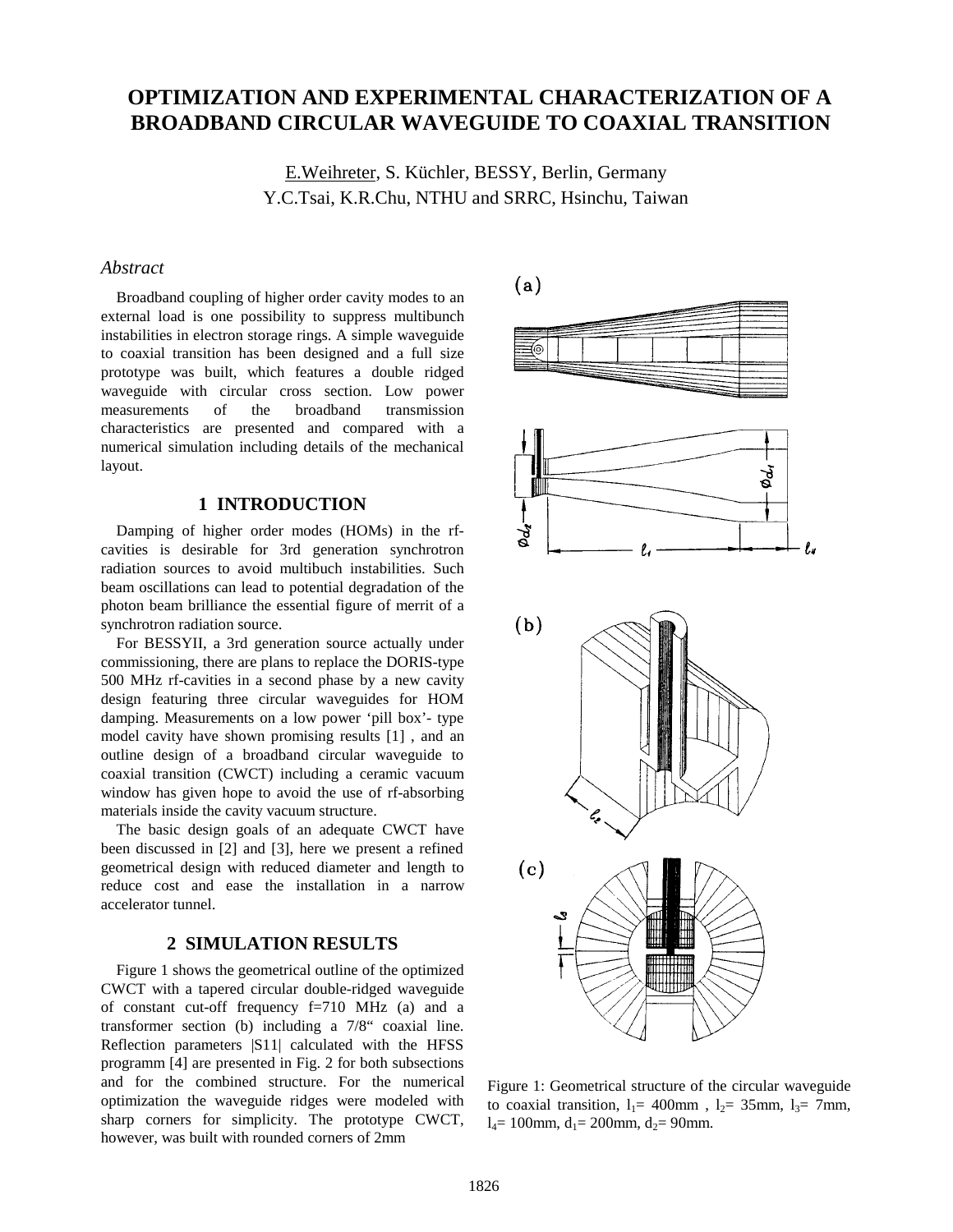

Figure 2: Reflection coefficient |S11| of the ridged circular waveguide, the coaxial transformer and the combined structure from HFSS calculations.

radius to reduce the risk of sparking, particularly at the edges of the ridge, where the highest electric fields are expected. To estimate the effect of rounded corners on the frequency characteristic we have approximated the 2mm radius by an increasing number of straight segments in the numerical model. As indicated in Fig. 3 rounding the ridge edges slightly increases the cut-off frequency but reduces |S11| for frequencies above 1 GHz beneficially.



Figure 3: Top - Approximating round edges by straight segments. Bottom - Influence of rounding the edges of the waveguide.

# **3 MEASUREMENTS**

A full scale prototype CWCT has been manufactured from aluminium which consists of two half-shells as shown in Fig. 4.

 To determine the frequency characteristics, the CWCT was connected to a Hewlett-Packard model HP 8753D network analyser, using a commercially available broadband 7/8" coaxial ceramic vacuum window designed by the  $DA\Phi NE$  group in Frascati, and a high





Figure 4: Full scale prototype of the circular waveguide to coaxial transition made from aluminium.

quality 7/8" to N coaxial transition (S11  $\leq$  0.03 for 0 < f < 3 Ghz). Figure 5 gives a sketch of the measurement setup. Reflections from the end of the CWCT can be 'blanked out' in a time-gated operation mode of the analyser. This